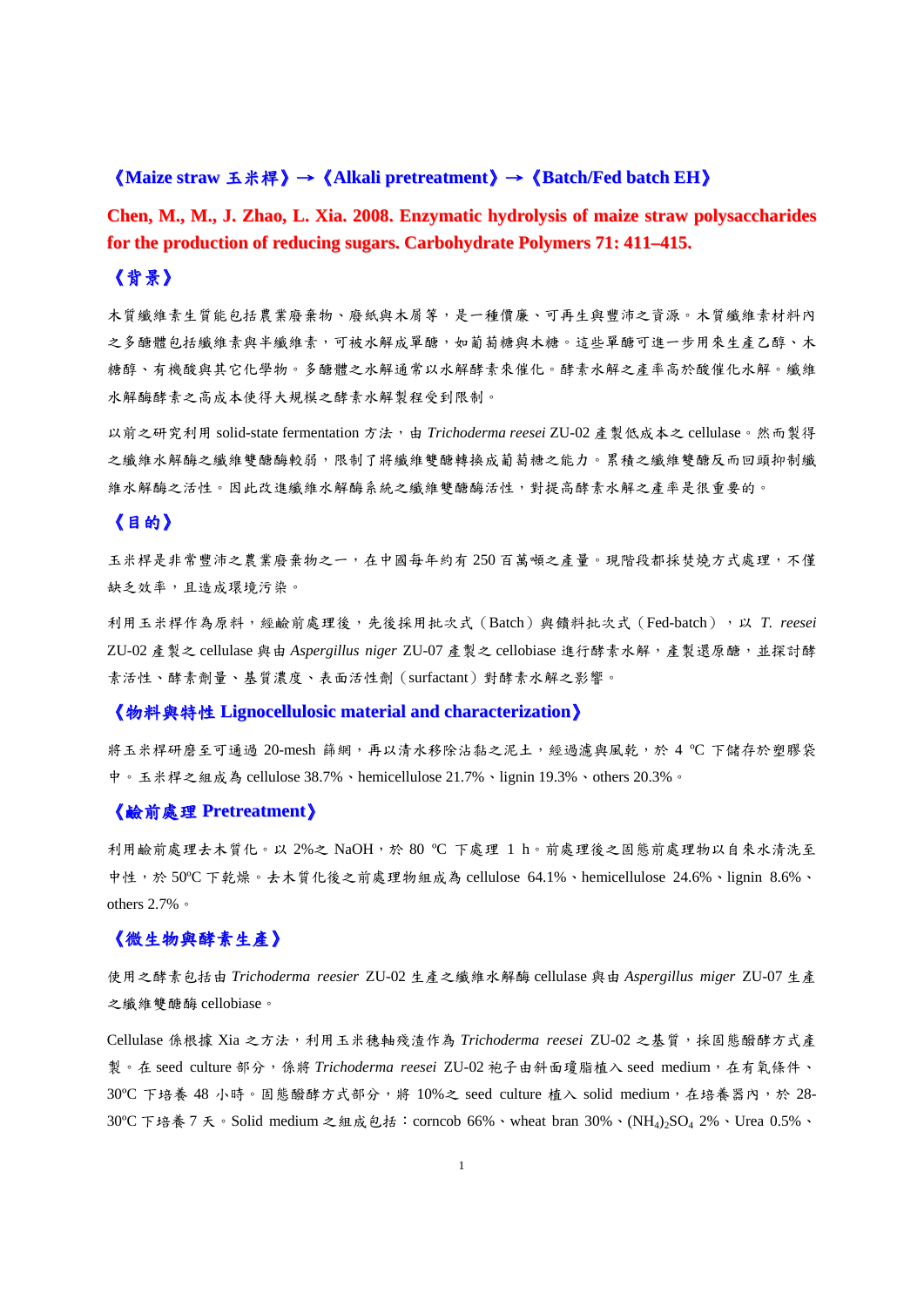KH<sub>2</sub>PO<sub>4</sub> 0.5%、MgSO<sub>4</sub>·7H<sub>2</sub>O 0.5%、CaCl<sub>2</sub> 0.45%、CoCl<sub>2</sub> 0.05%。Cellulase  $\geq$  Filter paper activity (FPU) 為 146 IU/g of dry koji、cellobiase activity (CBU) 為 12 IU g of dry koji。Cellobiase 係根據 Shen 之方法,在 seed culture 部分,係將 *A. niger* ZU-07 袍子懸浮液植入 seed medium,在有氧條件、30ºC 下培養 48 小時。固 態醱酵方式部分,將 5%之 seed culture 植入 solid medium,在錐形燒瓶內,於 30°C 下培養 7 天。Solid medium 之組成包括:corncob 55%、wheat bran 44%、KH<sub>2</sub>PO<sub>4</sub> 0.5%、MgSO<sub>4</sub>·7H<sub>2</sub>O 0.5%、CoCl<sub>2</sub> 0.1%。 Cellobiase  $\geq$  Cellobiase activity (CBU) 為 376 CBU/g of dry koji, Filter paper activity (FPU) 幾乎為 0。

## 《批次酵素水解 **Batch enzymatic hydrolysis**》

批次式酵素水解係於容積為 250 mL 之錐形瓶(Erlenmeyer flask)中裝填 100 mL 之前處理物與 0.05 M 之檸 檬酸緩衝溶液混合物、劑量不等之 cellulase 與 cellobiase,使用迴轉式震盪器(Orbital shaker)於 pH 值為 4.8、溫度為 50℃、震盪頻率為 150 rpm 等條件下,進行水解反應,且定期取樣進行醣分析。

#### 《饋料批次式酵素水解 **Fed-batch enzymatic hydrolysis**》

饋料批次式酵素水解係在容積為 2 L 之反應器內,於 pH 值為 4.8、溫度為 50ºC 等條件下進行。試驗起始階 段,基質濃度為 80 g/L、酵素劑量為 20 FPU/g substrate 與 10 CBU/g substrate(2 : 1)。反應期間,於第 6、 12 小時分兩批次加入前處理物使最終基質濃度提高至 110 g/L,並在加入前處理物時,同時添加一定量之 cellulase,每批次加入劑量為 10 FPU/g fed substrate。總水解時間為 72 小時。

## 《**Analysis**》

Cellulase 活性測定係採用 IUPAC 程序:1×6 cm 之 Whatman no. 1 filter paper、1 mL 之 0.05 M 檸檬酸鹽緩衝 液與 0.5 mL 之稀釋後酵素溶液,於 50 ℃ 下反應 30 min,測定還原醣濃度,據以計算 FPU。) (Cellobiase 活性測定:1 mL 之 15 mM 纖維雙醣溶液、1 mL 之稀釋後酵素溶液,於 50 ºC 下反應 30 min,測定還原 醣濃度,據以計算 CBU。)(Xylanase 活性測定係根據 Bailey 之方法。

織維素含量之測定方法為 HNO<sub>3</sub> – ethanol method,木質素含量之測定方法為 72% H<sub>2</sub>SO<sub>4</sub> method,半纖維素 含量之測定方法為 two-brominating method,還原醣濃度測定係採用 DNS 方法。

Glucose、xylose、cellobiose、 arabinose、ethanol 與 glycerol 之測定採用 HPLC。

酵素水解之產率計算公式 **Hydrolysis yield (%) = reducing sugar×0.9×100/polysaccharide in substrate.** 

#### 《**Result- Enzymatic hydrolysis by cellulase from** *T. reesei* **ZU-02**》

圖 1 為基質濃度 80 g/L 下, 使用劑量為 20 FPU/g substrate 之 cellulase ,於 pH 4.8 與 50 ℃ 下水解 60 小 時期間,水解液測得之 Cellobiose、Glucose、Xylose、Arabinose、還原醣濃度與水解率。結果顯示,還原醣 濃度與水解產率在水解 48 小時後分別達 52.0 g/L 與 65.9%, 並趨向飽和。水解液中可檢測出木糖與阿拉伯 糖,顯示 *Trichoderma reesier* ZU-02 cellulase 中應含有聚木醣酶(Xylanase),無須在水解系統中再添加聚 木醣酶。

在水解液中發現大量之纖維雙醣,表示在 *T. reesei* ZU-02 cellulase 中之 cellobiase 活性較差,劑量 20 FPU/g substrate 之水解系統中只有 1.64 CBU/g substrate 之 cellobiase。累積之纖維雙醣會回頭抑制 cellulase 之活性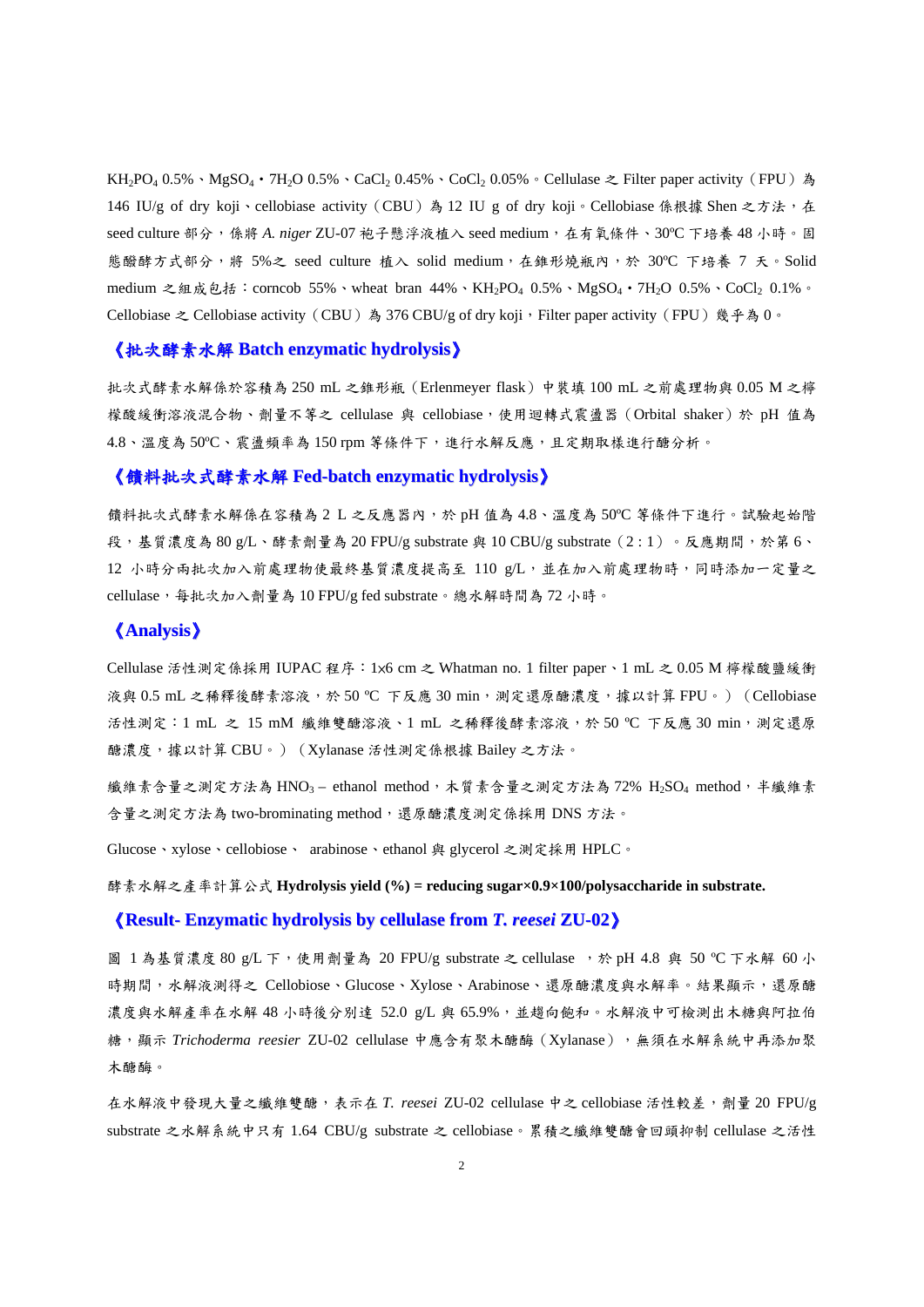,這表示酵素對於纖維雙糖所導致之最終產物抑制效果之敏感性高於葡萄糖。

## 《**Result- Effects of cellobiase activity on enzymatic hydrolysis**》

為減低纖維雙醣累積所導致之抑制作用,將 cellobiase 加入水解系統,強化 cellobiase 總活性。使用劑量為 20 FPU/g substrate 之 cellulase 下,還原醣濃度與水解產率隨 cellobiase activity 增加而增加。當 cellobiase activity 達 11 CBU/g substrate,再添加 cellobiase 也無助於水解產率之增加。)

圖 2 為基質濃度 80 g/L 下,使用劑量為 20 FPU/g substrate 與 10 CBU/g substrate 之 cellulase 與 cellobiase,於 水解 48 小時期間,水解液測得之 cellobiose、glucose、xylose、arabinose、還原醣濃度與水解率。結果顯示 , 加入之 cellobiase 提高 cellobiase activity 之緣故,使得水解期間之 cellobiose 濃度一直維持在較低水準。由 於纖維雙醣累積所造成之抑制作用被大幅度降低,導致較高之還原醣濃度與產率,在水解 48 小時後,水解 產率為 81.2%,還原醣濃度為 64.1 g/L。

### 《**Effects of cellulose dosage**》

以基質濃度 80 g/L、pH 4.8 與 50 ºC 等條件下,比較不同 cellulase 劑量下之水解產率。如圖 3。當酵素劑量 僅為 7 FPU/g substrate 時,液化時間由一般所需之 3~4 小時,延長至 12 小時,顯示 7 FPU/g substrate 是不足 的。其它劑量下,水解產率皆在前 12 小時快速增加,然後緩慢下來。最佳之酵素劑量為 20 FPU/g substrate 與 10 CBU/g substrate。再增加酵素劑量亦無助於提高水解產率。

### 《**Effects of substrate concentration**》

在酵素劑量為 20 FPU/g substrate 下,觀察基質濃度對酵素水解之影響。結果顯示,基質濃度在 30~80 g/L 範 圍內,水解產率差異不大。基質濃度 30 g/L 者,第 48 小時之水解產率為 84.3%,高於基質濃度 80 g/L 者。 之前之研究顯示,高基質濃度者,因為產物之抑制作用、酵素之鈍化與基質之反應性降低,水解產率反而降 低。過高之基質濃度會出現混合與熱傳問題。

#### 《**Result - Effects of surfactant on enzymatic hydrolysis**》

Non-ionic surfactant Tween-80 was evaluated for its ability to improve the enzymatic hydrolysis of pretreated straw samples. (非離子界面活性劑 Tween-80 有助於前處理物之酵素水解。)Hydrolysis was performed at 80 g/L substrate concentration using enzyme dosage of 20 FPU/g substrate for 48 h. As results shown in Fig. 5, the addition of surfactant Tween-80 improved the enzymatic hydrolysis effectively. (圖 5 顯示在基質濃度 80 g/L、酵素劑量 20 FPU/g substrate 下,添加不同濃度之 Tween-80 對於水解率之影響。) Adding 5 g/L Tween-80 increased the hydrolysis yield from 81.2% to 87.3%, i.e. an increase of 7.5%. (添加5 g/L 者,水解率由 81.2%增加至 87.3% 。)Eriksson, Borjesson, and Tjerneld (2002) have reported that the improved conversion of lignocellulose with the addition of non-ionic surfactant can be explained by the reduction of the unproductive enzyme adsorption to the lignin part of the substrate. The possible mechanism is that the hydrophobic interaction of surfactant with lignin occurs on the lignocellulose surface, which releases the non-specifically bound enzyme (Eriksson et al., 2002). (添 加非離子界面活性劑可以增加轉換率之原因,在於界面活性劑可以降低 unproductive enzyme 吸附到基質之 木質素。其可能之機制為界面活性劑與木質素之疏水基間之交互作用可以釋出 non-specifically bound enzyme